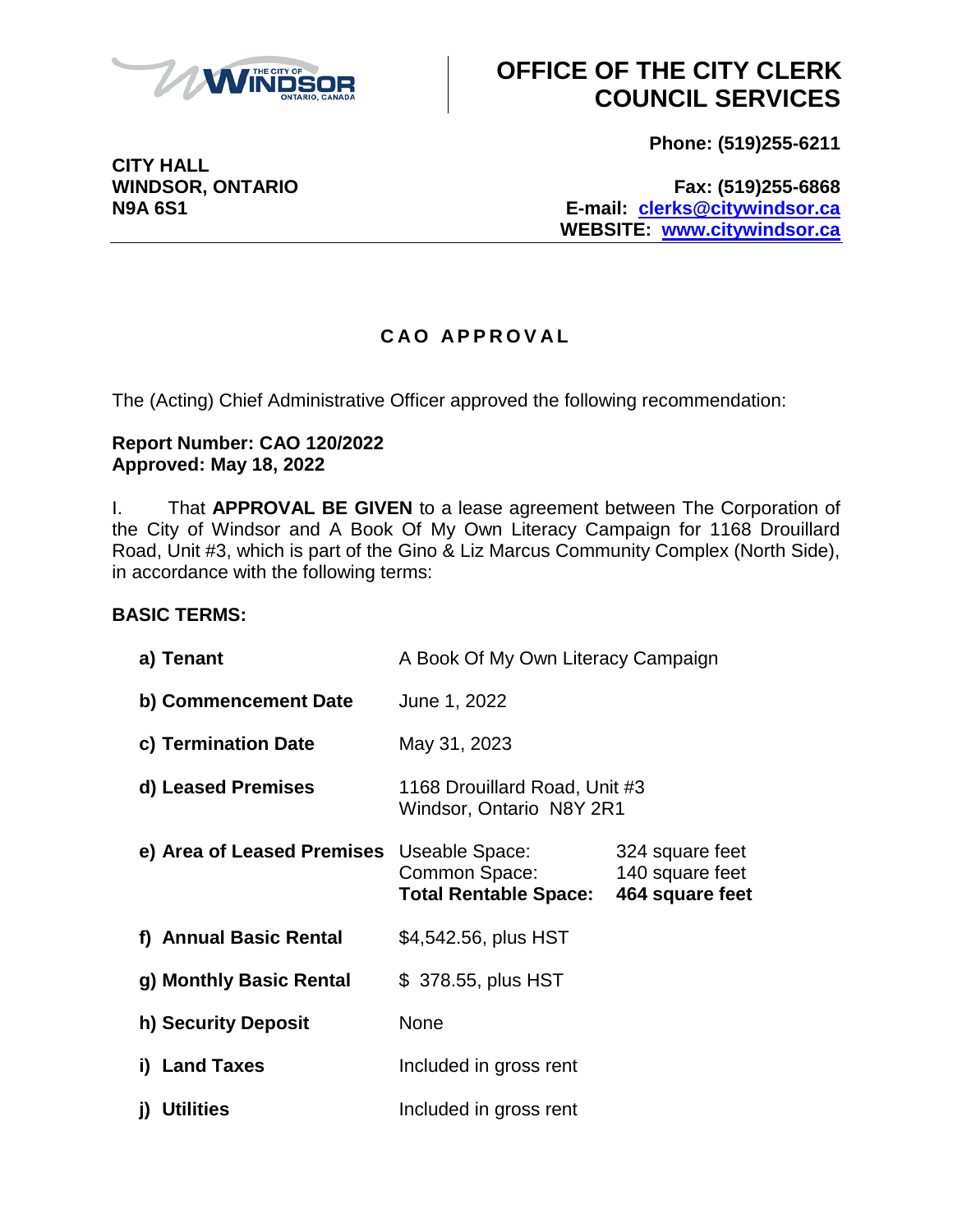

# **OFFICE OF THE CITY CLERK COUNCIL SERVICES**

**Phone: (519)255-6211**

**CITY HALL**

**WINDSOR, ONTARIO Fax: (519)255-6868 N9A 6S1 E-mail: [clerks@citywindsor.ca](mailto:clerks@citywindsor.ca) WEBSITE: [www.citywindsor.ca](http://www.citywindsor.ca/)**

| k) Permitted Use      | Office / Meeting Space                                                                                                                                                                                                                                                              |
|-----------------------|-------------------------------------------------------------------------------------------------------------------------------------------------------------------------------------------------------------------------------------------------------------------------------------|
| <b>Insurance</b>      | <b>General Liability Insurance</b><br>Minimum Limit \$2,000,000<br>Tenant's Legal Liability Insurance<br>Minimum Limit \$300,000<br>The Corporation of the City of Windsor to be listed as<br>an additional insured, include cross liability and 30<br>days' notice of cancellation |
| m) Overholding Rental | \$757.09, plus HST, per month                                                                                                                                                                                                                                                       |
| <b>Renewal</b><br>n)  | One (1) year option to renew, upon mutual consent,<br>and on the same terms and conditions, save and<br>except rent                                                                                                                                                                 |

**o) Guarantor** None

**p) Special Provisions:** Tenant shall comply with the most up-to-date regulations in place under the *Emergency Management and Civil Protection Act*, as amended from time to time, regardless of the frequency of such amendments. Tenant shall also comply with any guidelines and best practices issued by the Province of Ontario or any other governing body in relation to limiting the spread of COVID-19

> Tenant acknowledges and assumes responsibility for complying with the *Reopening Ontario (A Flexible Response to COVID-19) Act, 2020*, S.O. 2020, c. 17, as may be amended from time to time, and all regulations, rules, and orders issued thereunder, including, without limitation, any masking requirements, physical distancing requirements, capacity limits, and proof of vaccination requirements (the "**COVID Rules**"). Tenant further agrees to indemnify and hold harmless The Corporation of the City of Windsor from any and all liability, fines, loss,